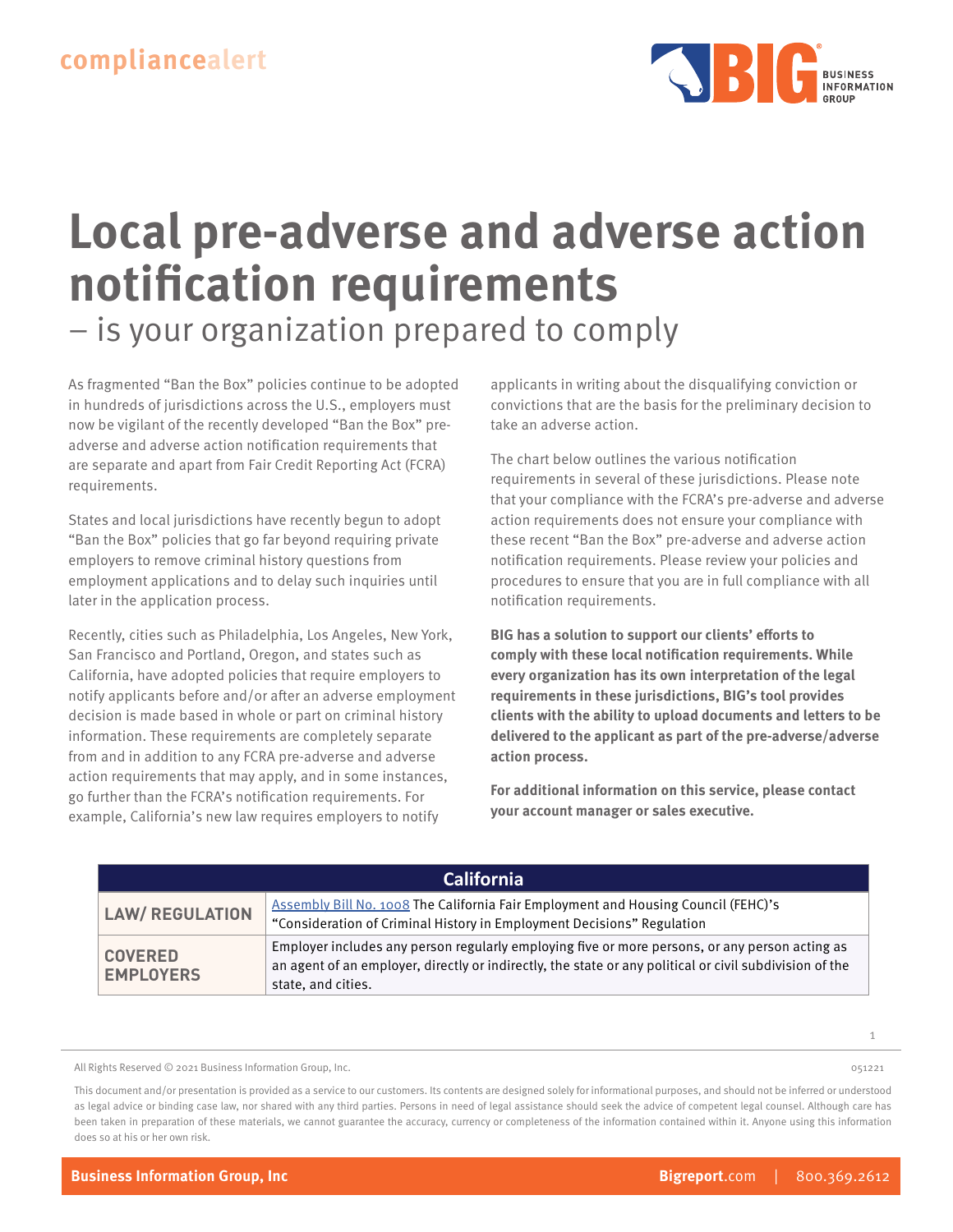

| <b>California</b>                                                                                                 |                                                                                                                                                                                                                                                                                                                                                                                                                                                                                                                                                                        |
|-------------------------------------------------------------------------------------------------------------------|------------------------------------------------------------------------------------------------------------------------------------------------------------------------------------------------------------------------------------------------------------------------------------------------------------------------------------------------------------------------------------------------------------------------------------------------------------------------------------------------------------------------------------------------------------------------|
| <b>TIMING OF</b><br><b>BACKGROUND</b><br>CHECK/<br><b>PERMISSIBLE</b><br><b>CRIMINAL RECORD</b><br><b>INQUIRY</b> | In most employment scenarios, employers are unable to ask about criminal records until making a<br>conditional job offer.                                                                                                                                                                                                                                                                                                                                                                                                                                              |
|                                                                                                                   | An employer cannot deny an applicant a position solely or in part because of conviction history<br>until the employer performs an individualized assessment. This assessment must justify denying<br>the applicant the position by linking relevant conviction history with specific job duties of the<br>position sought. In particular, the assessment would have to consider:                                                                                                                                                                                       |
|                                                                                                                   | The nature and gravity of the offense and conduct;<br>$\bullet$                                                                                                                                                                                                                                                                                                                                                                                                                                                                                                        |
|                                                                                                                   | The time that has passed since the offense or conduct and completion of the sentence; and<br>٠                                                                                                                                                                                                                                                                                                                                                                                                                                                                         |
|                                                                                                                   | The nature of the job held or sought.<br>$\bullet$                                                                                                                                                                                                                                                                                                                                                                                                                                                                                                                     |
| <b>PRE-ADVERSE</b><br><b>ACTION</b><br><b>REQUIREMENTS</b>                                                        | The law provides that the employer "may, but is not required to, commit the results of this<br>individualized assessment to writing."                                                                                                                                                                                                                                                                                                                                                                                                                                  |
|                                                                                                                   | Once the employer makes a preliminary decision that the applicant's conviction history is<br>disqualifying, the employer must notify the applicant of this preliminary decision in writing. The<br>employer must:                                                                                                                                                                                                                                                                                                                                                      |
|                                                                                                                   | Provide written notice of the disqualifying conviction or convictions that are the basis for<br>$\bullet$<br>the preliminary decision to rescind the offer;                                                                                                                                                                                                                                                                                                                                                                                                            |
|                                                                                                                   | Include a copy of the conviction history report, if any;<br>$\bullet$                                                                                                                                                                                                                                                                                                                                                                                                                                                                                                  |
|                                                                                                                   | Provide an explanation that the applicant has the right to respond to the notice within at<br>٠<br>least five (5) business days, and that the response may include submission of evidence<br>challenging the accuracy of the conviction record, or evidence of rehabilitation or<br>mitigating circumstances or both.                                                                                                                                                                                                                                                  |
| <b>ADVERSE ACTION</b><br><b>REQUIREMENTS</b>                                                                      | The employer cannot make any final determination based on conviction history during the five<br>(5) business day period. If the applicant timely notifies the employer in writing that he or she<br>is disputing the conviction history and is taking steps to obtain evidence to support this, the<br>employer must provide five (5) additional business days for the applicant to respond to the notice.<br>The employer must also consider any additional evidence or documents the applicant provides in<br>response to the notice before making a final decision. |
|                                                                                                                   | If the employer ultimately decides to take the adverse employment action based on the conviction<br>history, the employer must notify the applicant of this in writing, and include notification of any<br>existing procedure the employer has to challenge the decision, as well as notification of the<br>applicant's right to file a complaint with the Department of Fair Employment and Housing.                                                                                                                                                                  |

All Rights Reserved © 2021 Business Information Group, Inc.

2

051221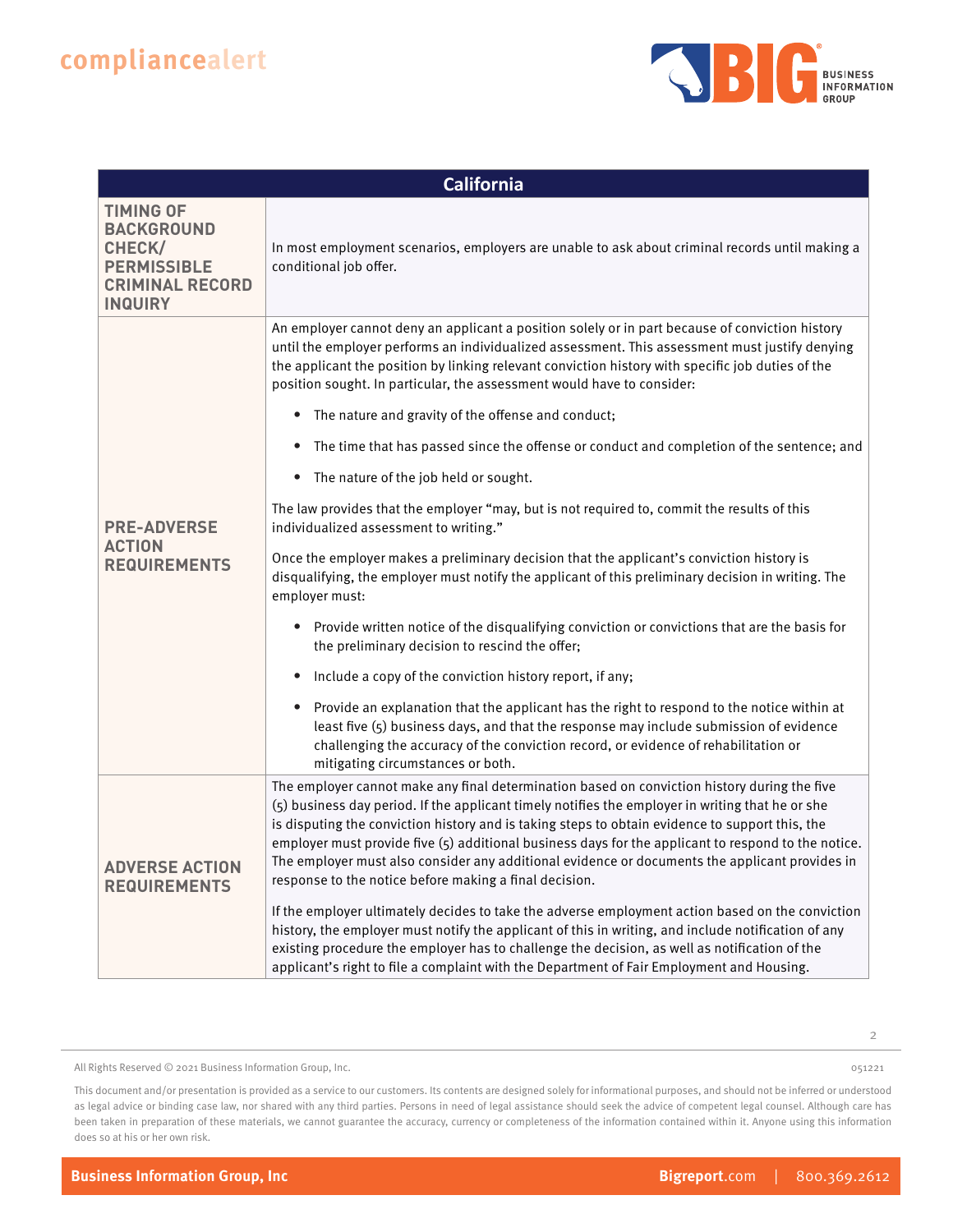

| <b>Illinois</b>                                                                                                   |                                                                                                                                                                                                                                                                                                                                                                                                                                                                                                                                                                                                                                                                                                                                                                                                                                                                                                                                                                                                                                                                                                                                                                                                                                                                                                                                                                  |
|-------------------------------------------------------------------------------------------------------------------|------------------------------------------------------------------------------------------------------------------------------------------------------------------------------------------------------------------------------------------------------------------------------------------------------------------------------------------------------------------------------------------------------------------------------------------------------------------------------------------------------------------------------------------------------------------------------------------------------------------------------------------------------------------------------------------------------------------------------------------------------------------------------------------------------------------------------------------------------------------------------------------------------------------------------------------------------------------------------------------------------------------------------------------------------------------------------------------------------------------------------------------------------------------------------------------------------------------------------------------------------------------------------------------------------------------------------------------------------------------|
| <b>LAW/ REGULATION</b>                                                                                            | SB 1480 (Signed into law and effective on 3/23/2021)                                                                                                                                                                                                                                                                                                                                                                                                                                                                                                                                                                                                                                                                                                                                                                                                                                                                                                                                                                                                                                                                                                                                                                                                                                                                                                             |
| <b>COVERED</b><br><b>EMPLOYERS</b>                                                                                | Employer includes:<br>a. Any person employing one or more employees within Illinois during 20 or more<br>calendar weeks within the calendar year of or preceding the alleged violation;<br>b. Any person employing one or more employees when a complainant alleges civil rights<br>violation due to unlawful discrimination based upon his or her physical or mental<br>disability unrelated to ability, pregnancy, or sexual harassment;<br>c. The State and any political subdivision, municipal corporation or other governmental<br>unit or agency, without regard to the number of employees;<br>d. Any party to a public contract without regard to the number of employees;<br>e. A joint apprenticeship or training committee without regard to the number of<br>employees.<br>"Employer" does not include any religious corporation, association, educational institution,<br>society, or non-profit nursing institution conducted by and for those who rely upon treatment<br>by prayer through spiritual means in accordance with the tenets of a recognized church or<br>religious denomination with respect to the employment of individuals of a particular religion<br>to perform work connected with the carrying on by such corporation, association, educational<br>institution, society or non-profit nursing institution of its activities. |
| <b>TIMING OF</b><br><b>BACKGROUND</b><br>CHECK/<br><b>PERMISSIBLE</b><br><b>CRIMINAL RECORD</b><br><b>INQUIRY</b> | Unless authorized by law, an employer is prohibited from inquiring about an applicant's<br>conviction record prior to making a job offer to the applicant.                                                                                                                                                                                                                                                                                                                                                                                                                                                                                                                                                                                                                                                                                                                                                                                                                                                                                                                                                                                                                                                                                                                                                                                                       |

3

All Rights Reserved © 2021 Business Information Group, Inc.

This document and/or presentation is provided as a service to our customers. Its contents are designed solely for informational purposes, and should not be inferred or understood as legal advice or binding case law, nor shared with any third parties. Persons in need of legal assistance should seek the advice of competent legal counsel. Although care has been taken in preparation of these materials, we cannot guarantee the accuracy, currency or completeness of the information contained within it. Anyone using this information does so at his or her own risk.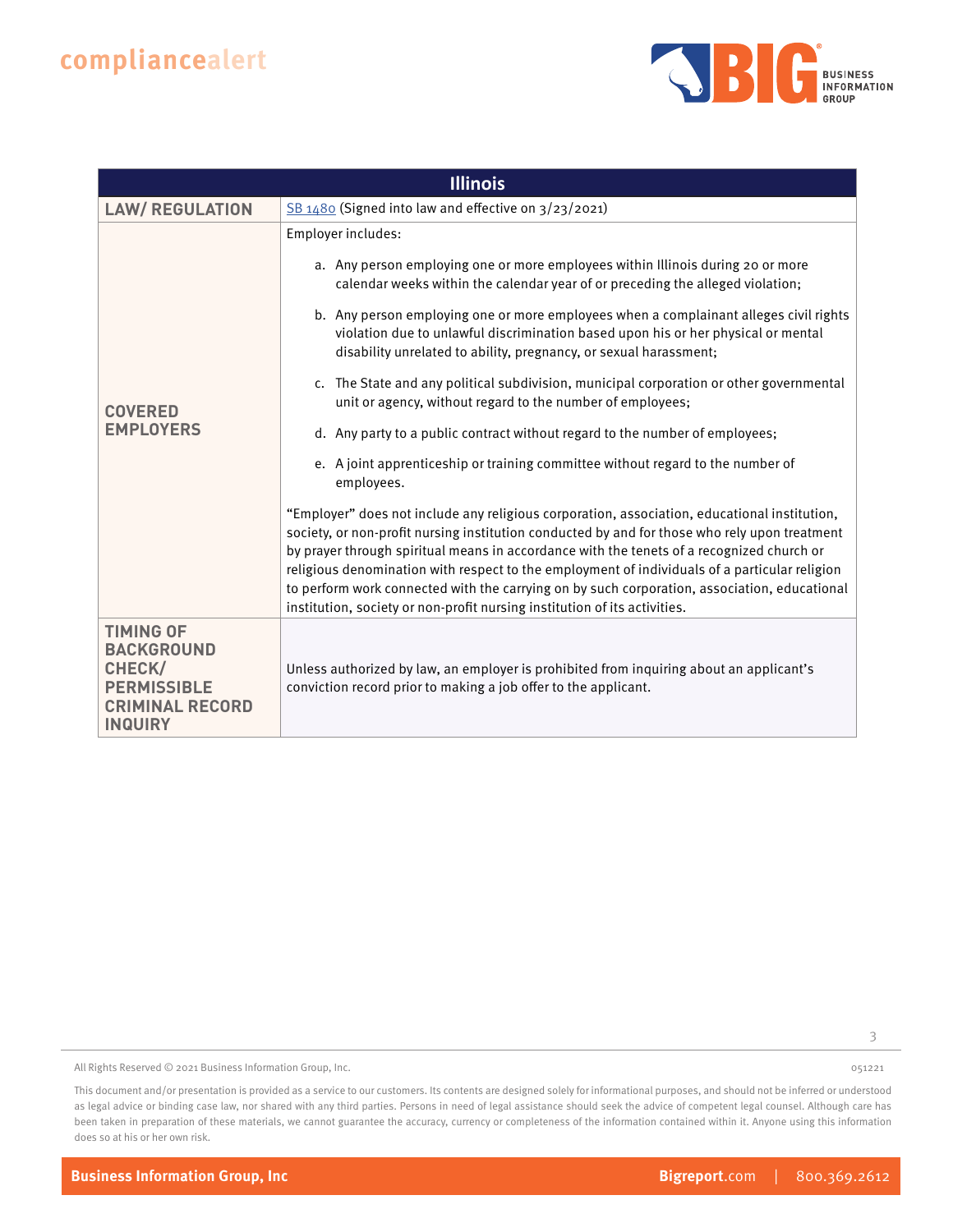

| <b>Illinois</b>                              |                                                                                                                                                                                                                                                                                                                                                                                                                                                                         |
|----------------------------------------------|-------------------------------------------------------------------------------------------------------------------------------------------------------------------------------------------------------------------------------------------------------------------------------------------------------------------------------------------------------------------------------------------------------------------------------------------------------------------------|
|                                              | If after considering the mitigating factors set forth under 775 ILCS 5/2-103.1 B, an employer<br>decides that the employee's conviction record disqualifies the employee, the employer must<br>first notify the individual in writing of the intent to take adverse action.                                                                                                                                                                                             |
|                                              | The mitigating factors under 775 ILCS 5/2-103.1 B include:                                                                                                                                                                                                                                                                                                                                                                                                              |
|                                              | the length of time since the conviction;<br>$\bullet$                                                                                                                                                                                                                                                                                                                                                                                                                   |
|                                              | the number of convictions that appear on the conviction record;<br>$\bullet$                                                                                                                                                                                                                                                                                                                                                                                            |
|                                              | the nature and severity of the conviction and its relationship to the safety and security<br>$\bullet$<br>of others:                                                                                                                                                                                                                                                                                                                                                    |
|                                              | the facts or circumstances surrounding the conviction;                                                                                                                                                                                                                                                                                                                                                                                                                  |
| <b>PRE-ADVERSE</b>                           | the age of the employee at the time of the conviction; and<br>$\bullet$                                                                                                                                                                                                                                                                                                                                                                                                 |
| <b>ACTION</b><br><b>REQUIREMENTS</b>         | evidence of rehabilitation efforts.                                                                                                                                                                                                                                                                                                                                                                                                                                     |
|                                              | Notice of disqualification by the employer must include:                                                                                                                                                                                                                                                                                                                                                                                                                |
|                                              | (1) notice of the disqualifying conviction or convictions that are the basis for the<br>preliminary decision and the employer's reasoning for the disqualification;                                                                                                                                                                                                                                                                                                     |
|                                              | (2) a copy of the conviction report, if any; and                                                                                                                                                                                                                                                                                                                                                                                                                        |
|                                              | (3) an explanation of the employee's right to respond to the notice of the employer's<br>preliminary decision before the decision becomes final.                                                                                                                                                                                                                                                                                                                        |
|                                              | The explanation shall inform the employee that the response may include, but is not limited<br>to, submission of evidence challenging the accuracy of the conviction record that is the<br>basis for the disqualification, or evidence in mitigation, such as rehabilitation. Thereafter,<br>the individual is entitled to a five-business-day waiting period to respond to the notification<br>provided to the employee before the employer may make a final decision. |
| <b>ADVERSE ACTION</b><br><b>REQUIREMENTS</b> | The employer must consider all information submitted by the employee before making a final<br>decision.                                                                                                                                                                                                                                                                                                                                                                 |
|                                              | If the employer wants to take an adverse employment action after receiving the individual's<br>explanation (if any), the employer must provide a written notice to the individual that<br>provides:                                                                                                                                                                                                                                                                     |
|                                              | (1) Notice of the disqualifying conviction or convictions that are the basis for the final<br>decision and the employer's reasoning for the disqualification;                                                                                                                                                                                                                                                                                                           |
|                                              | (2) Existing procedures the employer has for the employee to challenge the decision or<br>request reconsideration; and                                                                                                                                                                                                                                                                                                                                                  |
|                                              | (3) The right to file a Charge of Discrimination with the Illinois Department of Human<br>Rights.                                                                                                                                                                                                                                                                                                                                                                       |

All Rights Reserved © 2021 Business Information Group, Inc.

4

051221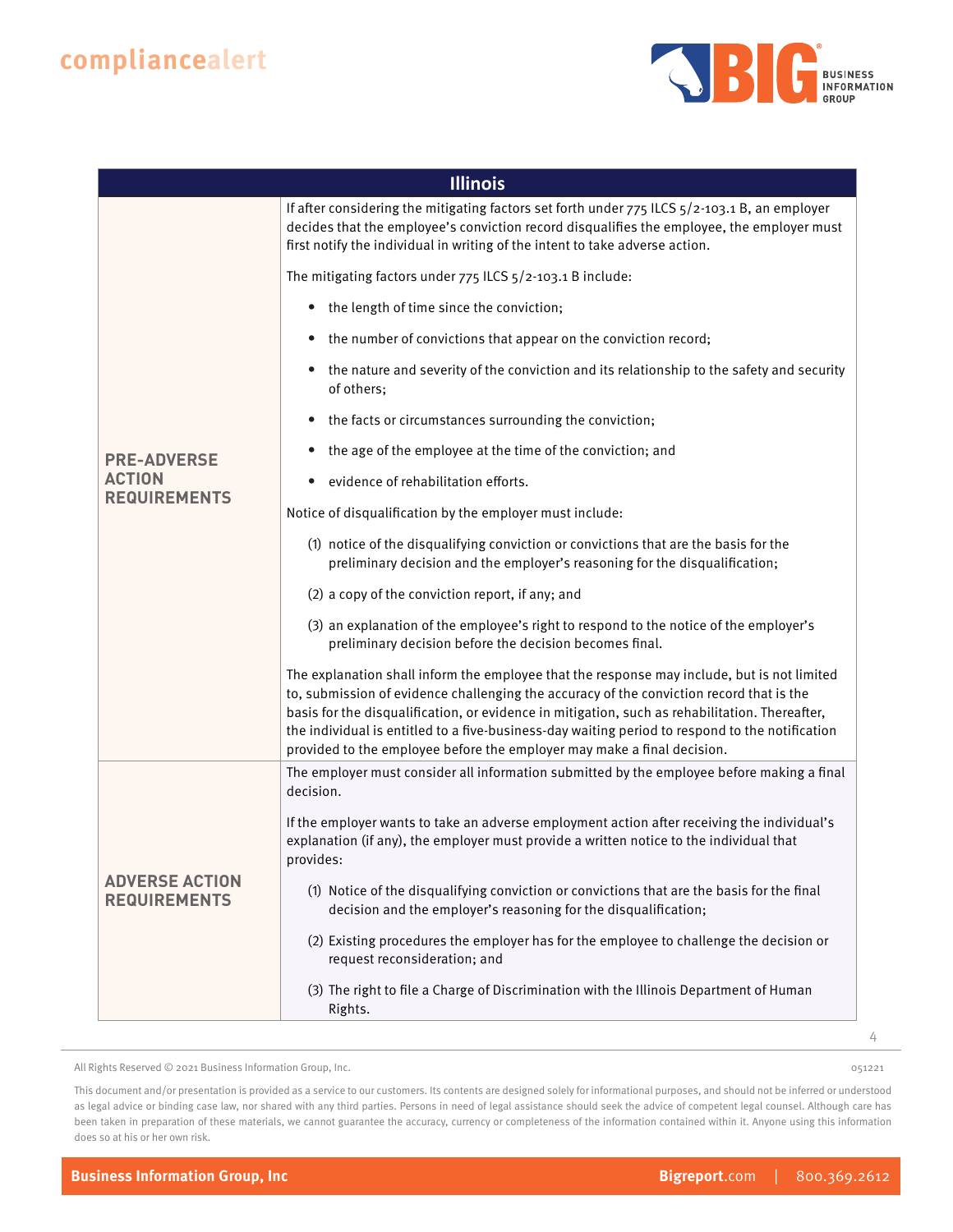

| <b>Vermont</b>                                                                                                    |                                                                                                                                                                                                                                                                                                                                                                                                                                                                                                                                                                                                                                                                                                               |
|-------------------------------------------------------------------------------------------------------------------|---------------------------------------------------------------------------------------------------------------------------------------------------------------------------------------------------------------------------------------------------------------------------------------------------------------------------------------------------------------------------------------------------------------------------------------------------------------------------------------------------------------------------------------------------------------------------------------------------------------------------------------------------------------------------------------------------------------|
| <b>LAW/ REGULATION</b>                                                                                            | Act 81 of 2015-2016                                                                                                                                                                                                                                                                                                                                                                                                                                                                                                                                                                                                                                                                                           |
| <b>COVERED</b><br><b>EMPLOYERS</b>                                                                                | Any individual, organization, or governmental body including any partnership,<br>association, trustee, estate, corporation, joint stock company, insurance company, or legal<br>representative, whether domestic or foreign, or the receiver, trustee in bankruptcy, trustee,<br>or successor thereof, and any common carrier by mail, motor, water, air, or express company<br>doing business in or operating within this State, and any agent of such employer, that has<br>one or more individuals performing services for it within this State.                                                                                                                                                           |
| <b>TIMING OF</b><br><b>BACKGROUND</b><br>CHECK/<br><b>PERMISSIBLE</b><br><b>CRIMINAL RECORD</b><br><b>INQUIRY</b> | An employer may inquire about a prospective employee's criminal history record during an<br>interview or once the prospective employee has been deemed otherwise qualified for the<br>position.<br>An employer may inquire into criminal history on an initial employee application form only if:<br>The position is one where federal or state law creates a mandatory or presumptive<br>disqualification based on certain convictions OR the employer is required by<br>law not to employ an individual who has been convicted of one or more types of<br>criminal offenses; and<br>The questions on the form are limited to the types of criminal offenses creating the<br>disqualification or obligation. |
| <b>PRE-ADVERSE</b><br><b>ACTION</b><br><b>REQUIREMENTS</b>                                                        | If an employer is considering taking an adverse employment action based on a criminal<br>record, it must afford the applicant "an opportunity to explain the information and<br>circumstances regarding any convictions, including post-conviction rehabilitation."                                                                                                                                                                                                                                                                                                                                                                                                                                           |
| <b>ADVERSE ACTION</b><br><b>REQUIREMENTS</b>                                                                      | None                                                                                                                                                                                                                                                                                                                                                                                                                                                                                                                                                                                                                                                                                                          |

5

All Rights Reserved © 2021 Business Information Group, Inc.

This document and/or presentation is provided as a service to our customers. Its contents are designed solely for informational purposes, and should not be inferred or understood as legal advice or binding case law, nor shared with any third parties. Persons in need of legal assistance should seek the advice of competent legal counsel. Although care has been taken in preparation of these materials, we cannot guarantee the accuracy, currency or completeness of the information contained within it. Anyone using this information does so at his or her own risk.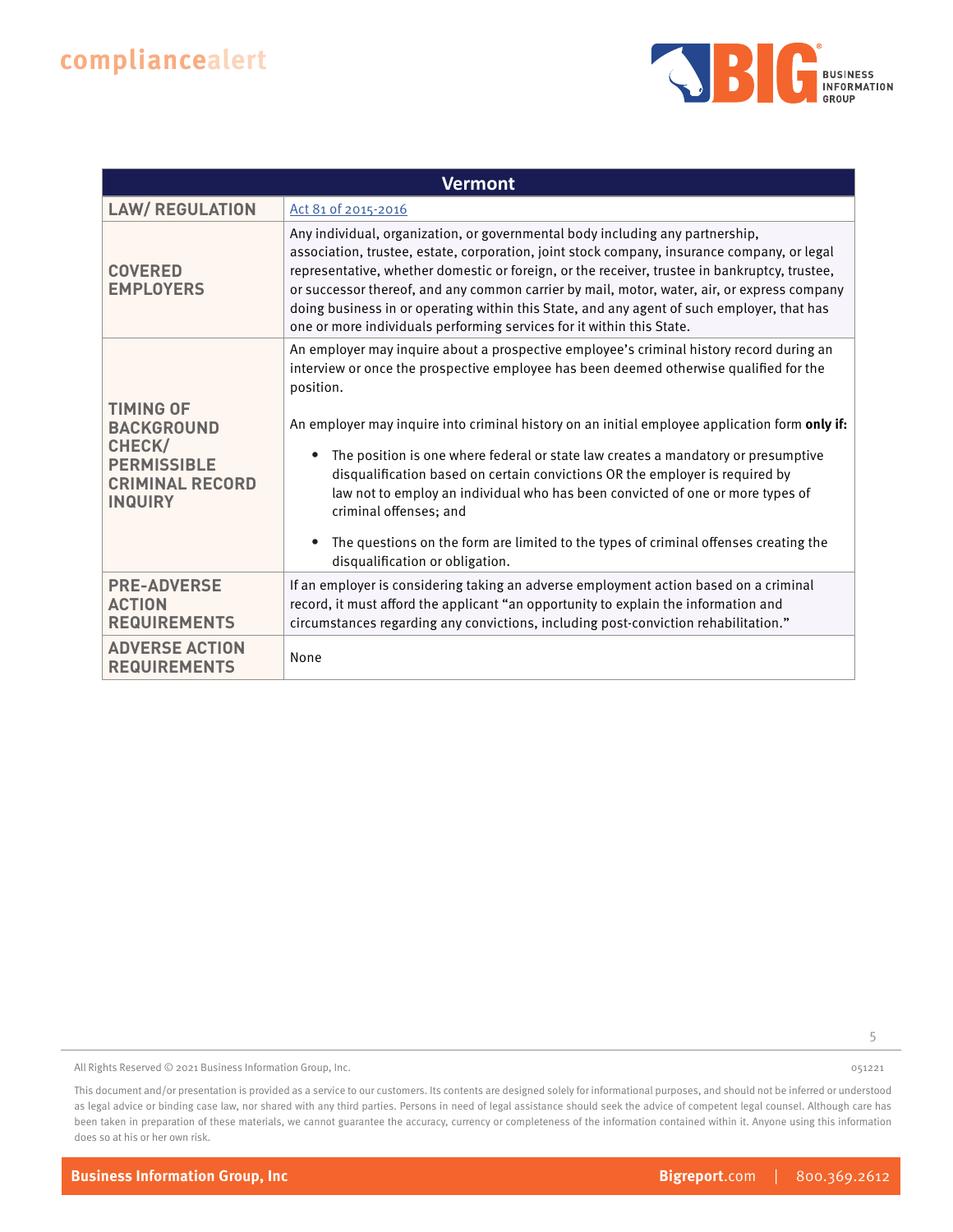

### **CITY POLICIES**

| San Francisco, California                                                                                         |                                                                                                                                                                                                                                                                                                                                                                                                                                                                                     |
|-------------------------------------------------------------------------------------------------------------------|-------------------------------------------------------------------------------------------------------------------------------------------------------------------------------------------------------------------------------------------------------------------------------------------------------------------------------------------------------------------------------------------------------------------------------------------------------------------------------------|
| <b>LAW/ REGULATION</b>                                                                                            | The Fair Chance Ordinance Amended ("FCO"), (and FAQs)                                                                                                                                                                                                                                                                                                                                                                                                                               |
| <b>COVERED</b><br><b>EMPLOYERS</b>                                                                                | An employer includes:<br>any individual, firm, corporation, partnership, labor organization, group of persons,                                                                                                                                                                                                                                                                                                                                                                      |
|                                                                                                                   | association, or other organization however organized, that<br>is located or doing business in the City, and<br>$\bullet$                                                                                                                                                                                                                                                                                                                                                            |
|                                                                                                                   | employs five or more persons regardless of location, including the owner or owners<br>and management and supervisorial employees.                                                                                                                                                                                                                                                                                                                                                   |
|                                                                                                                   | "Employer" includes job placement and referral agencies and other employment agencies.                                                                                                                                                                                                                                                                                                                                                                                              |
|                                                                                                                   | "Employer" does not include the City and County of San Francisco, any other local<br>governmental unit, or any unit of the state government or the federal government.                                                                                                                                                                                                                                                                                                              |
| <b>TIMING OF</b><br><b>BACKGROUND</b><br>CHECK/<br><b>PERMISSIBLE</b><br><b>CRIMINAL RECORD</b><br><b>INQUIRY</b> | Only after a conditional offer of employment is made, the employer may consider pending<br>arrests or convictions within the last seven years.                                                                                                                                                                                                                                                                                                                                      |
| <b>PRE-ADVERSE</b><br><b>ACTION</b><br><b>REQUIREMENTS</b>                                                        | Prior to making any criminal record inquiry or conducting a criminal background check,<br>employers must provide a specific notice prescribed by the Office of Labor Standards (Section<br>4905(b)). That notice is available here.                                                                                                                                                                                                                                                 |
|                                                                                                                   | Before taking any adverse action against an employee or applicant because of criminal<br>history, an employer must provide the applicant or employee with a copy of the background<br>check report (if any) and notify the applicant/employee of the prospective adverse action,<br>explain to the applicant which aspect of his/her unresolved arrest or conviction history<br>is motivating the adverse action and give the applicant/employee at least seven days to<br>respond. |
|                                                                                                                   | If, within seven days, the applicant gives the employer notice (orally or in writing) of evidence<br>of the inaccuracy of the conviction history or provides evidence of rehabilitation or other<br>mitigating factors, the employer must delay the adverse action for a reasonable period and<br>reconsider the prospective adverse action in light of the information provided.                                                                                                   |
| <b>ADVERSE ACTION</b><br><b>REQUIREMENTS</b>                                                                      | If the employer takes an adverse action based on conviction history, the employer must notify<br>the applicant of the final adverse action. While the ordinance does not indicate that the<br>notice must be in writing, employers should provide the notice in writing to show compliance<br>with the ordinance.                                                                                                                                                                   |

All Rights Reserved © 2021 Business Information Group, Inc.

6

This document and/or presentation is provided as a service to our customers. Its contents are designed solely for informational purposes, and should not be inferred or understood as legal advice or binding case law, nor shared with any third parties. Persons in need of legal assistance should seek the advice of competent legal counsel. Although care has been taken in preparation of these materials, we cannot guarantee the accuracy, currency or completeness of the information contained within it. Anyone using this information does so at his or her own risk.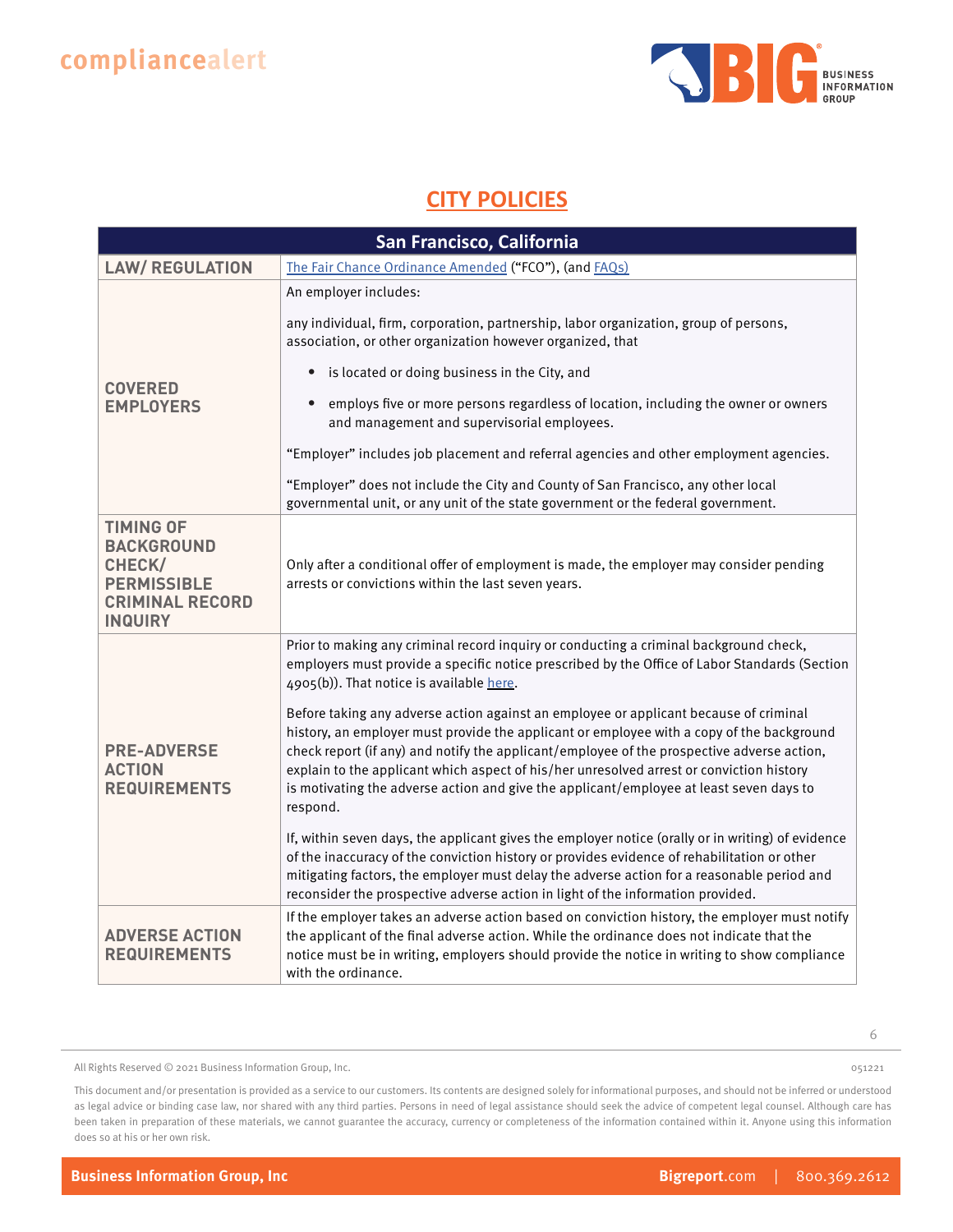

| Los Angeles, California                                                                                           |                                                                                                                                                                                                                                                                                                                                                                                                                                                                                                                     |
|-------------------------------------------------------------------------------------------------------------------|---------------------------------------------------------------------------------------------------------------------------------------------------------------------------------------------------------------------------------------------------------------------------------------------------------------------------------------------------------------------------------------------------------------------------------------------------------------------------------------------------------------------|
| <b>LAW/ REGULATION</b>                                                                                            | Fair Chance Initiative for Hiring, Ordinance No. 184652 (and FAQS and Rules for<br>Implementation)                                                                                                                                                                                                                                                                                                                                                                                                                  |
|                                                                                                                   | An employer includes:                                                                                                                                                                                                                                                                                                                                                                                                                                                                                               |
|                                                                                                                   | any individual, firm, corporation, partnership, labor organization, group of persons, or<br>association that:                                                                                                                                                                                                                                                                                                                                                                                                       |
|                                                                                                                   | is located or doing business in the City and<br>$\bullet$                                                                                                                                                                                                                                                                                                                                                                                                                                                           |
| <b>COVERED</b><br><b>EMPLOYERS</b>                                                                                | employs ten or more employees, including the owner or owners and management and<br>$\bullet$<br>supervisorial employees.                                                                                                                                                                                                                                                                                                                                                                                            |
|                                                                                                                   | "Employer" includes job placement and referral' agencies and other employment agencies.                                                                                                                                                                                                                                                                                                                                                                                                                             |
|                                                                                                                   | "Employer" does not include the City of Los Angeles, any other local governmental unit, or any<br>unit of the state government or the federal government.                                                                                                                                                                                                                                                                                                                                                           |
| <b>TIMING OF</b><br><b>BACKGROUND</b><br>CHECK/<br><b>PERMISSIBLE</b><br><b>CRIMINAL RECORD</b><br><b>INQUIRY</b> | Only after a conditional offer of employment is made.                                                                                                                                                                                                                                                                                                                                                                                                                                                               |
| <b>PRE-ADVERSE</b><br><b>ACTION</b><br><b>REQUIREMENTS</b>                                                        | Before an employer can take an "adverse action," including a withdrawal or cancellation of the<br>employment offer, the employer must first perform "a written assessment that effectively links<br>the specific aspects of the applicant's criminal history with risks inherent in the duties of the<br>employment position sought by the Applicant." At a minimum, the employer must consider<br>factors identified by the EEOC and any other factors as may be promulgated by the Department<br>of Public Works. |
|                                                                                                                   | The employer must then provide the applicant with written notification of the proposed adverse<br>action, a copy of the performed written assessment, and any other information supporting the<br>proposed adverse action, and must also provide the applicant with a "Fair Chance Process,"<br>allowing the applicant to provide information regarding the accuracy of the criminal history<br>information, evidence of rehabilitation or other mitigating factors.                                                |
|                                                                                                                   | The employer may not take adverse action or fill the employment position for at least five<br>business days after the applicant has received this notification. If the applicant provides the<br>employer with additional information or documentation, the employer must consider the new<br>information and perform a written reassessment.                                                                                                                                                                       |
|                                                                                                                   | Note: The Department has provided a sample form for the assessment and re-assessment that<br>employers should use. That form is available here.                                                                                                                                                                                                                                                                                                                                                                     |
| <b>ADVERSE ACTION</b><br><b>REQUIREMENTS</b>                                                                      | If the applicant provides a response to the written assessment, after the employer performs the<br>reassessment of the proposed adverse action, if it decides to take the adverse action against<br>the applicant, then the employer must notify the applicant of the decision and provide that<br>applicant with a copy of the written reassessment.                                                                                                                                                               |

All Rights Reserved © 2021 Business Information Group, Inc.

051221

7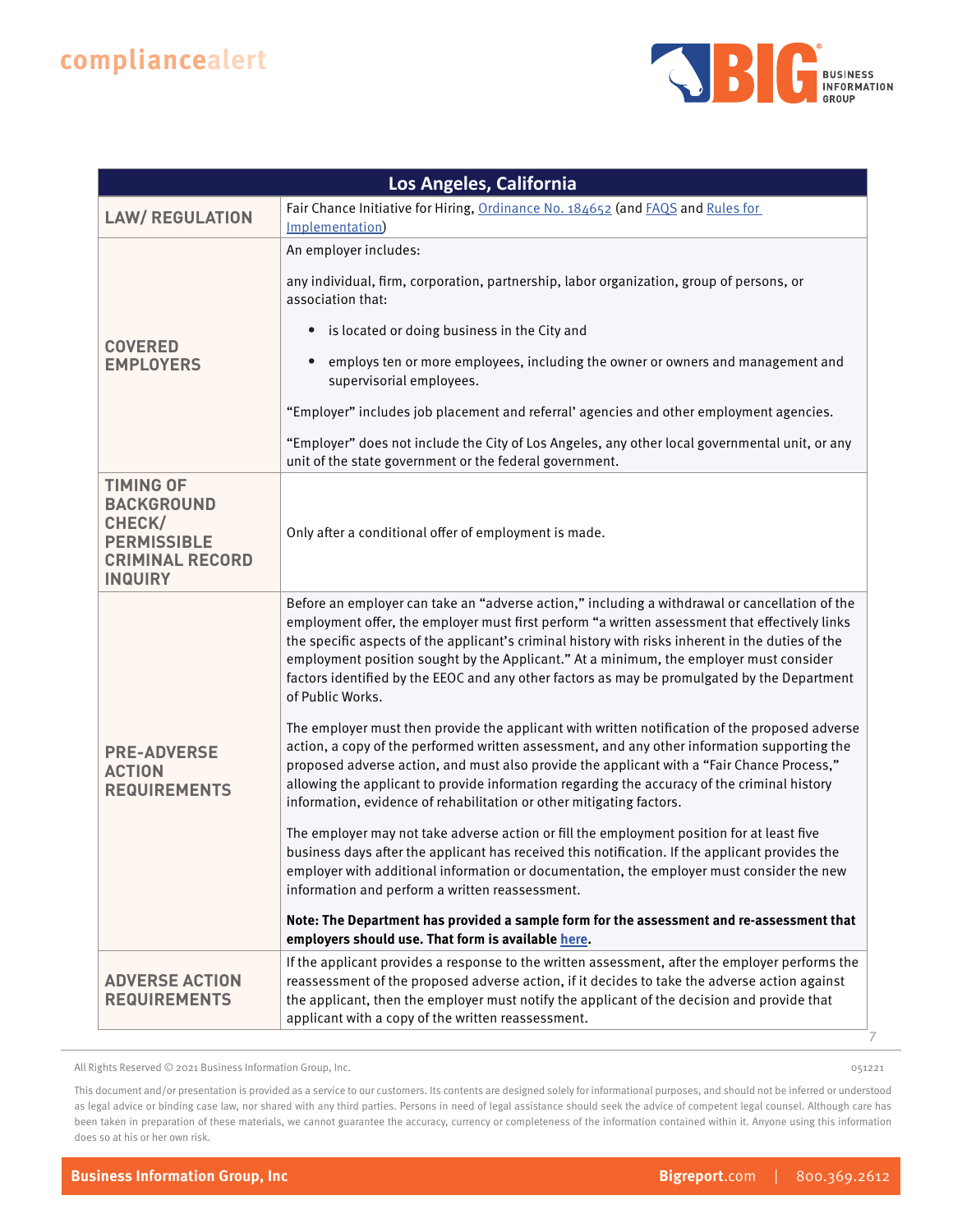

| <b>New York, New York</b>                                                                                         |                                                                                                                                                                                                                                                                                                                                                                                                                                           |
|-------------------------------------------------------------------------------------------------------------------|-------------------------------------------------------------------------------------------------------------------------------------------------------------------------------------------------------------------------------------------------------------------------------------------------------------------------------------------------------------------------------------------------------------------------------------------|
| <b>LAW/ REGULATION</b>                                                                                            | The Fair Chance Act $(\ln t. 0318 - 2014)$ and Fair Chance Act amendments (Int. 1314-A) (see also<br><b>Enforcement Guidance</b> )                                                                                                                                                                                                                                                                                                        |
| <b>COVERED</b><br><b>EMPLOYERS</b>                                                                                | Any employer with at least four persons in his or her employ in New York City. Employer also<br>includes any person who employs natural persons as independent contractors to carry out work<br>in furtherance of an employer's business enterprise, who are not themselves employers.                                                                                                                                                    |
| <b>TIMING OF</b><br><b>BACKGROUND</b><br>CHECK/<br><b>PERMISSIBLE</b><br><b>CRIMINAL RECORD</b><br><b>INQUIRY</b> | Only after a conditional offer of employment is made.                                                                                                                                                                                                                                                                                                                                                                                     |
|                                                                                                                   | If, after evaluating the applicant according to Article 23-A, an employer wishes to decline<br>employment because a direct relationship or unreasonable risk exists, it must follow the "Fair<br><b>Chance Process":</b>                                                                                                                                                                                                                  |
|                                                                                                                   | (1) Disclose to the applicant a written copy of any inquiry it conducted into the applicant's<br>criminal history;                                                                                                                                                                                                                                                                                                                        |
|                                                                                                                   | (2) Request from the applicant information relating to the relevant fair chance factors;                                                                                                                                                                                                                                                                                                                                                  |
| <b>PRE-ADVERSE</b><br><b>ACTION</b><br><b>REQUIREMENTS</b>                                                        | (3) Provide the applicant with a copy of the Article 23-A analysis using the Commission's<br>Fair Chance Notice. Fair Chance factors should be assessed in this analysis where neces-<br>sary; and                                                                                                                                                                                                                                        |
|                                                                                                                   | (4) Allow the applicant at least five business days, from receipt of the inquiry and analysis,<br>to respond to the employer's concerns.                                                                                                                                                                                                                                                                                                  |
|                                                                                                                   | The Commission requires an employer to disclose a complete and accurate copy of every piece<br>of information it relied on to determine that an applicant has a criminal record, along with the<br>date and time the employer accessed the information. The applicant must be able to see and<br>challenge the same criminal history information relied on by the employer. These requirements<br>apply to both applicants and employees. |
|                                                                                                                   | Employers who hire consumer reporting agencies to conduct background checks can fulfill this<br>obligation by supplying a copy of the CRA's report on the applicant, provided the consumer<br>report is the only information relied upon.                                                                                                                                                                                                 |
|                                                                                                                   | Note: The Commission has provided a sample form that should be used when conducting an<br>Article 23-A analysis. That form is available here.                                                                                                                                                                                                                                                                                             |
| <b>ADVERSE ACTION</b><br><b>REQUIREMENTS</b>                                                                      | After receiving additional information from an applicant, an employer must examine whether it<br>changes its Article 23-A or fair chance factor analysis. If, after communicating with an applicant,<br>the employer decides not to hire him or her, it must relay that decision to the applicant.                                                                                                                                        |
|                                                                                                                   | Note: The Commission has provided a sample form that should be used when conducting an<br>Article 23-A analysis. That form is available here.                                                                                                                                                                                                                                                                                             |

All Rights Reserved © 2021 Business Information Group, Inc.

8

051221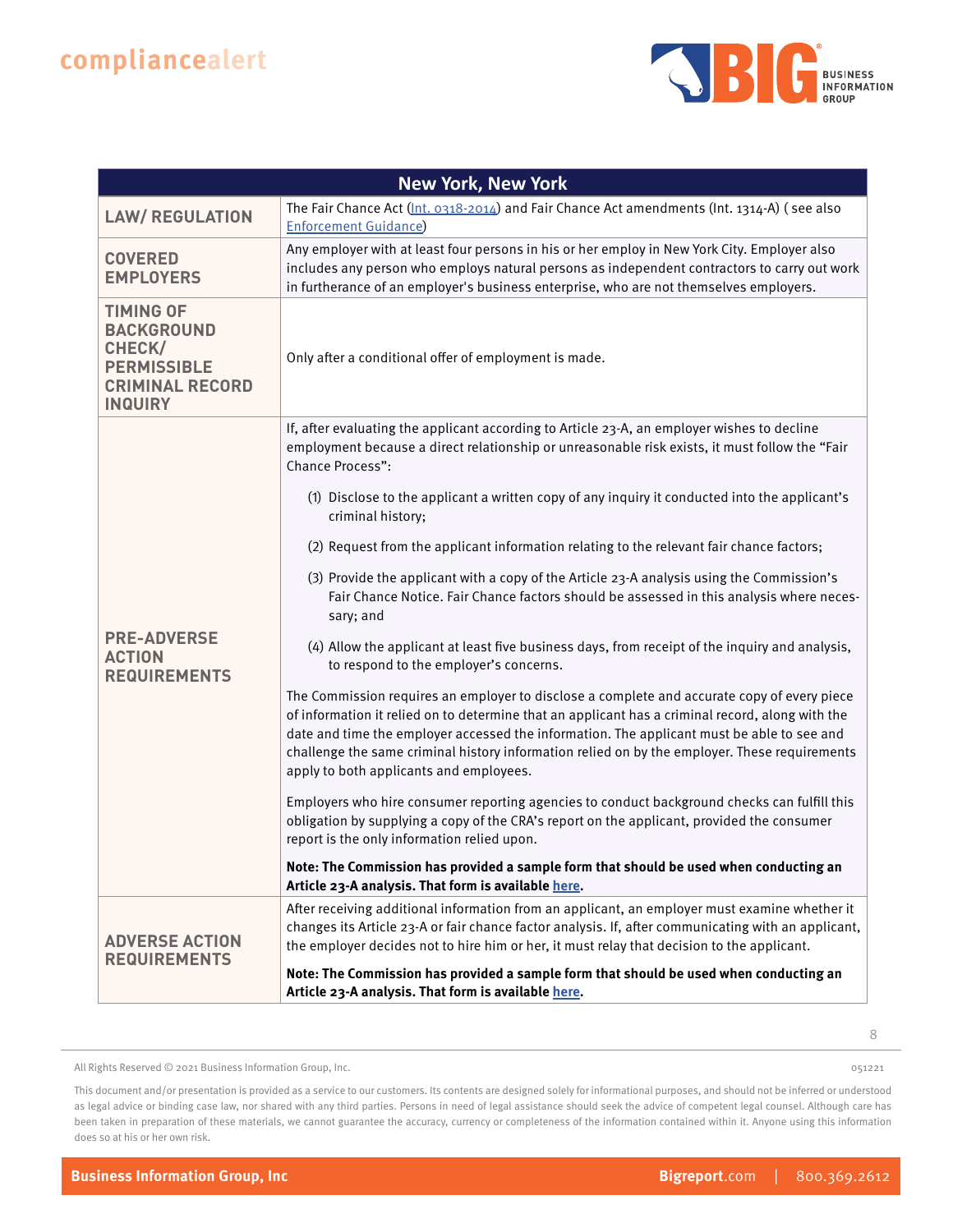

| <b>Portland, Oregon</b>                                                                                       |                                                                                                                                                                                                                    |
|---------------------------------------------------------------------------------------------------------------|--------------------------------------------------------------------------------------------------------------------------------------------------------------------------------------------------------------------|
| <b>LAW/ REGULATION</b>                                                                                        | Ordinance No. 187459 (and Administrative Rules)                                                                                                                                                                    |
| <b>COVERED</b><br><b>EMPLOYERS</b>                                                                            | Any person or entity who directly or through an agent employs another for a position being<br>performed a majority of the time within the City of Portland but does not include:                                   |
|                                                                                                               | (1) The United States Government;                                                                                                                                                                                  |
|                                                                                                               | (2) The State of Oregon and any office, department, agency, authority, institution, asso-<br>ciation, society or other body of the state, including the legislature and the judiciary;                             |
|                                                                                                               | (3) Any political subdivision of the State of Oregon or any county, city, district, authority,<br>public corporation or public entity other than the City of Portland; or                                          |
|                                                                                                               | (4) Employers with fewer than six employees.                                                                                                                                                                       |
| <b>TIMING OF</b><br><b>BACKGROUND</b><br><b>CHECK/PERMISSIBLE</b><br><b>CRIMINAL RECORD</b><br><b>INQUIRY</b> | Only after a conditional offer of employment is made.                                                                                                                                                              |
| <b>PRE-ADVERSE</b><br><b>ACTION</b><br><b>REQUIREMENTS</b>                                                    | None                                                                                                                                                                                                               |
| <b>ADVERSE ACTION</b><br><b>REQUIREMENTS</b>                                                                  | If after consideration, an employer chooses to rescind a conditional offer, it is required to<br>notify the applicant in writing and identify the relevant criminal convictions on which the<br>decision is based. |

9

All Rights Reserved © 2021 Business Information Group, Inc.

This document and/or presentation is provided as a service to our customers. Its contents are designed solely for informational purposes, and should not be inferred or understood as legal advice or binding case law, nor shared with any third parties. Persons in need of legal assistance should seek the advice of competent legal counsel. Although care has been taken in preparation of these materials, we cannot guarantee the accuracy, currency or completeness of the information contained within it. Anyone using this information does so at his or her own risk.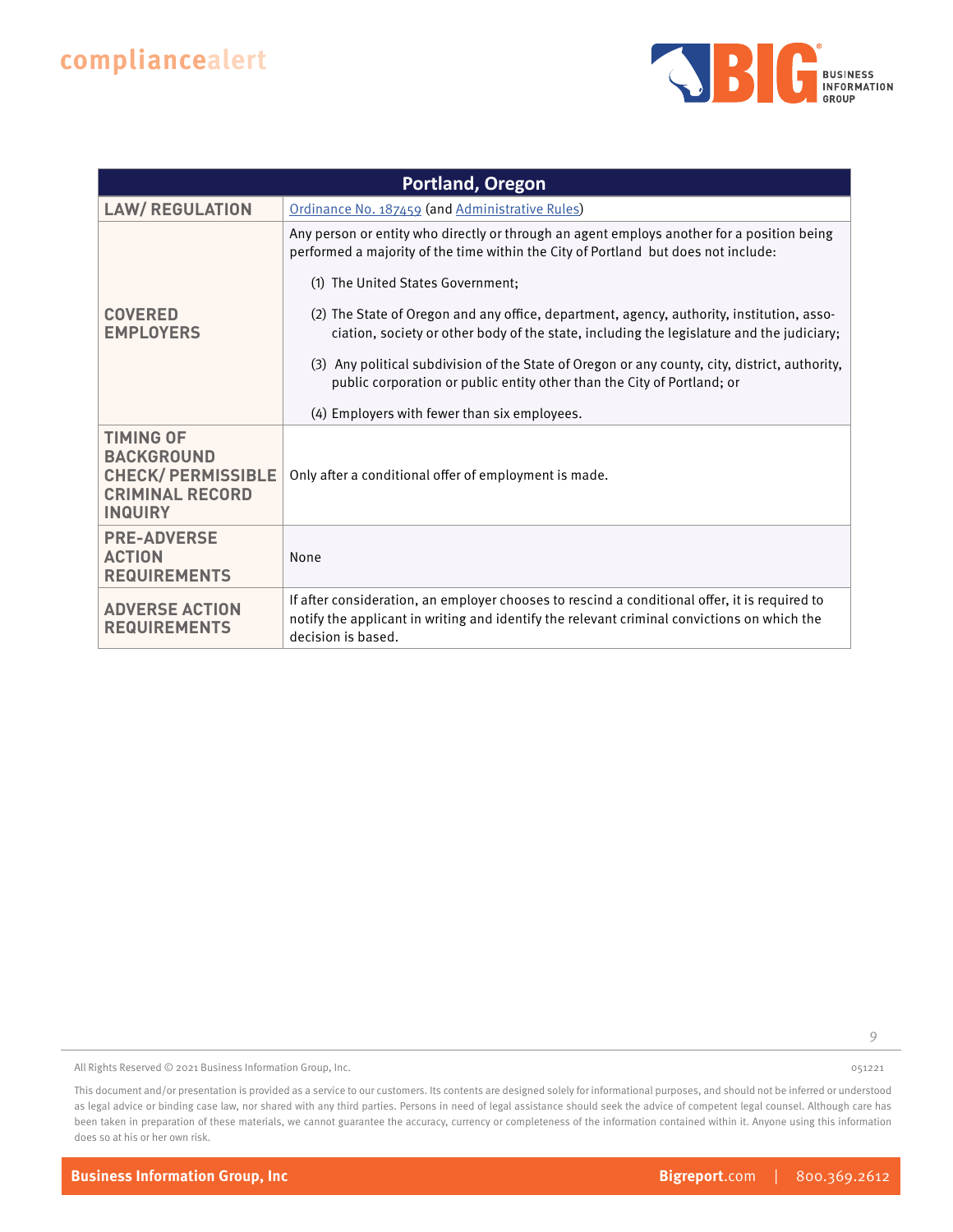

| Philadelphia, Pennsylvania                                                                                        |                                                                                                                                                                                                                                                                                                                                                                                                                                                                                                                                                                                                                                                                              |
|-------------------------------------------------------------------------------------------------------------------|------------------------------------------------------------------------------------------------------------------------------------------------------------------------------------------------------------------------------------------------------------------------------------------------------------------------------------------------------------------------------------------------------------------------------------------------------------------------------------------------------------------------------------------------------------------------------------------------------------------------------------------------------------------------------|
| <b>LAW/ REGULATION</b>                                                                                            | Bill No. 150815 (FAQ may be accessed here)                                                                                                                                                                                                                                                                                                                                                                                                                                                                                                                                                                                                                                   |
| <b>COVERED</b><br><b>EMPLOYERS</b>                                                                                | Law defines "employer" as any person, company, corporation, labor organization or associa-<br>tion which employs [ten or more] any persons within the City of Philadelphia. It includes job<br>placement and referral agencies and other employment agencies.                                                                                                                                                                                                                                                                                                                                                                                                                |
| <b>TIMING OF</b><br><b>BACKGROUND</b><br>CHECK/<br><b>PERMISSIBLE</b><br><b>CRIMINAL RECORD</b><br><b>INQUIRY</b> | After a conditional offer of employment is made, employers may consider convictions that<br>occurred less than seven years from the date of the inquiry only. This requirement does not<br>apply only if the inquiry is specifically authorized or mandated by applicable law.                                                                                                                                                                                                                                                                                                                                                                                               |
| <b>PRE-ADVERSE</b><br><b>ACTION</b><br><b>REQUIREMENTS</b>                                                        | None                                                                                                                                                                                                                                                                                                                                                                                                                                                                                                                                                                                                                                                                         |
| <b>ADVERSE ACTION</b><br><b>REQUIREMENTS</b>                                                                      | If the decision not to hire is based on a criminal record, employers must provide applicants<br>with written notice of the employment decision and the fact that it was based on the<br>applicant's criminal history. The employer must also provide the applicant with a copy of<br>the criminal history report that affected the employer's decision, and "allow the applicant<br>10 business days to provide evidence of the inaccuracy of the information or to provide<br>an explanation." An employer must conduct an individualized risk assessment for each<br>applicant and cannot automatically exclude an applicant based on the applicant's criminal<br>history. |

10

All Rights Reserved © 2021 Business Information Group, Inc.

051221